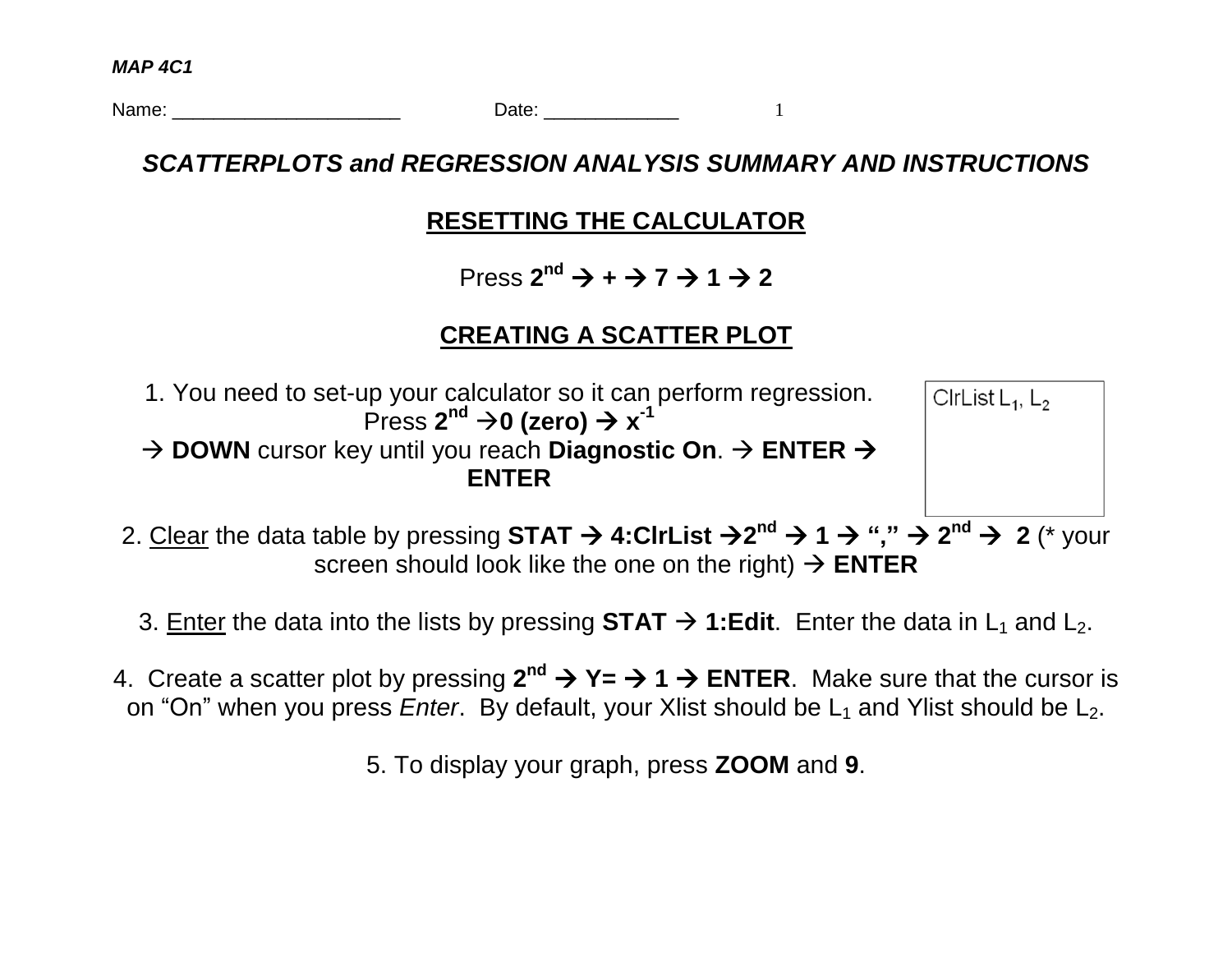| <b>MAP</b> | 4C |
|------------|----|
|------------|----|

| . .<br>N |  |  |
|----------|--|--|
|----------|--|--|

#### **REGRESSION ANALYSIS**

# **Press STAT**  $\rightarrow$  **Right** cursor over to **CALC**

| <b>LINEAR</b>                                                                                          | <b>QUADRATIC</b>                                                                                                | <b>EXPONENTIAL</b>                  |  |  |
|--------------------------------------------------------------------------------------------------------|-----------------------------------------------------------------------------------------------------------------|-------------------------------------|--|--|
| Press 4: LinReg(ax+b) (this                                                                            | Press 5:QuadReg (this activates                                                                                 | Press 0: ExpReg (this activates the |  |  |
| activates the linear regression                                                                        | the quadratic regression function)                                                                              | exponential regression function)    |  |  |
| function)                                                                                              |                                                                                                                 |                                     |  |  |
|                                                                                                        | You must tell the calculator which data to perform the regression on. We do this by entering the lists from our |                                     |  |  |
| data table. You do this by pressing                                                                    |                                                                                                                 |                                     |  |  |
|                                                                                                        |                                                                                                                 |                                     |  |  |
| $2^{nd}$ $\rightarrow$ 1 (this will tell it to pick L <sub>1</sub> ) $\rightarrow$ "," (comma key)     |                                                                                                                 |                                     |  |  |
| $2^{nd}$ $\rightarrow$ 2 (this will tell it to pick L <sub>2</sub> ) $\rightarrow$ "," (comma key)     |                                                                                                                 |                                     |  |  |
|                                                                                                        |                                                                                                                 |                                     |  |  |
|                                                                                                        | Store the information for our line/curve of best fit in a variable called $Y_1$ . To do this, press:            |                                     |  |  |
| VARS $\rightarrow$ Right cursor key to Y-VARS $\rightarrow$ 1: Function $\rightarrow$ 1:Y <sub>1</sub> |                                                                                                                 |                                     |  |  |
|                                                                                                        |                                                                                                                 |                                     |  |  |
| Press <b>ENTER</b> to execute. Fill the information that is given to you.                              |                                                                                                                 |                                     |  |  |
| <b>LinReg</b>                                                                                          | QuadReg                                                                                                         | <b>ExpReg</b>                       |  |  |
| $y = ax + b$                                                                                           | $y = ax^2 + bx + c$                                                                                             | $y = a^*b^x$                        |  |  |
| $a =$                                                                                                  | $a =$                                                                                                           | $a =$                               |  |  |
| $b =$                                                                                                  | $h =$                                                                                                           | $b =$                               |  |  |
| $r^2 =$                                                                                                | $C =$                                                                                                           | $r^2 =$                             |  |  |
| $r =$                                                                                                  | $R^2 =$                                                                                                         | $r =$                               |  |  |
|                                                                                                        |                                                                                                                 |                                     |  |  |
| To display the line or curve of best fit, Press <b>ZOOM</b> then 9.                                    |                                                                                                                 |                                     |  |  |
|                                                                                                        |                                                                                                                 |                                     |  |  |